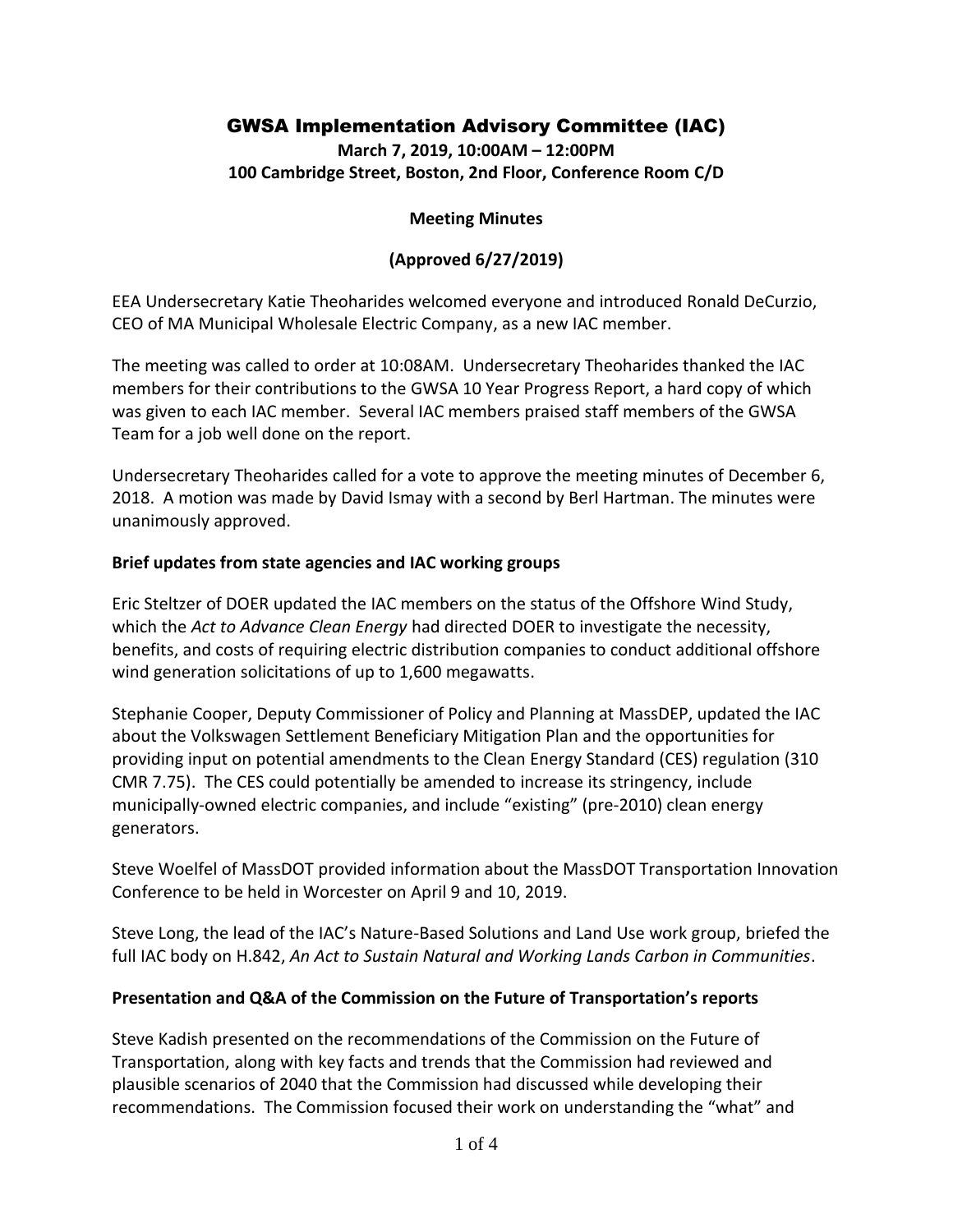"why" of transportation issues, and did not focused on the specifics of "how" (of addressing transportation issues) nor predicting the future in 2040. Instead of near-term issues or specific policies or projects, the Commission concentrated on developing big-picture recommendations to address what major transportation issues Massachusetts could face in 2040.

Summary of discussion points and questions & answers:

- Recommendation #9 of establishing a goal that all new cars, light duty trucks, and buses sold in Massachusetts beginning in 2040 be electric or emit zero carbon is a very ambitious but important recommendation.
- The Commission couldn't focus on freight and aviation, but addressing GHG emissions from those sources are important as their emissions are projected to grow. Aviation and shipping are difficult to electrify due to technological constraints.
- Impact on quality of life has implications on climate work moving forward.
- Whether the Multiple Hubs scenario can become reality through policy decisions or market forces, the hubs should be well connected (e.g. grid, streetlights, etc.)
- The state's transportation planning efforts should coordinate with the Commission's recommendations.

# **Update on the Transportation and Climate Initiative (TCI)**

Undersecretary Theoharides provided an overview of the TCI's regional low-carbon transportation design process in 2019. The states are exploring the cap and invest approach, with each state deciding how to use the revenue. The Leadership Team is being chaired by Secretary Beaton; the Executive Policy Committee is being co-chaired by MassDEP Commissioner Suuberg; the Technical Analysis Workgroup is being co-chaired by Christine Kirby of MassDEP; the Investment and Equity Workgroup (missing from the diagram in the slide deck) is being co-chaired by Kate Fichter of MassDOT.

Summary of discussion points and questions & answers:

- The IAC applauded Massachusetts for taking the leadership role in TCI.
- New York state is a participant in the 2019 design process, though not in a voting role.
- There is a regional stakeholder process, but each state will also have their own stakeholder process. The regional stakeholder events are open to the general public, but engage community representatives more so than the general public and do not specifically target specific parts of each state. There will be opportunities for transportation experts to provide feedback though the workplan for the 2019 TCI process is still being finalized.
- Messaging and strategic investment with revenue dollars are critical in addressing concerns that the cap and trade program would be seen as a carbon tax. The TCI process includes conducting public outreach and gathering public opinions.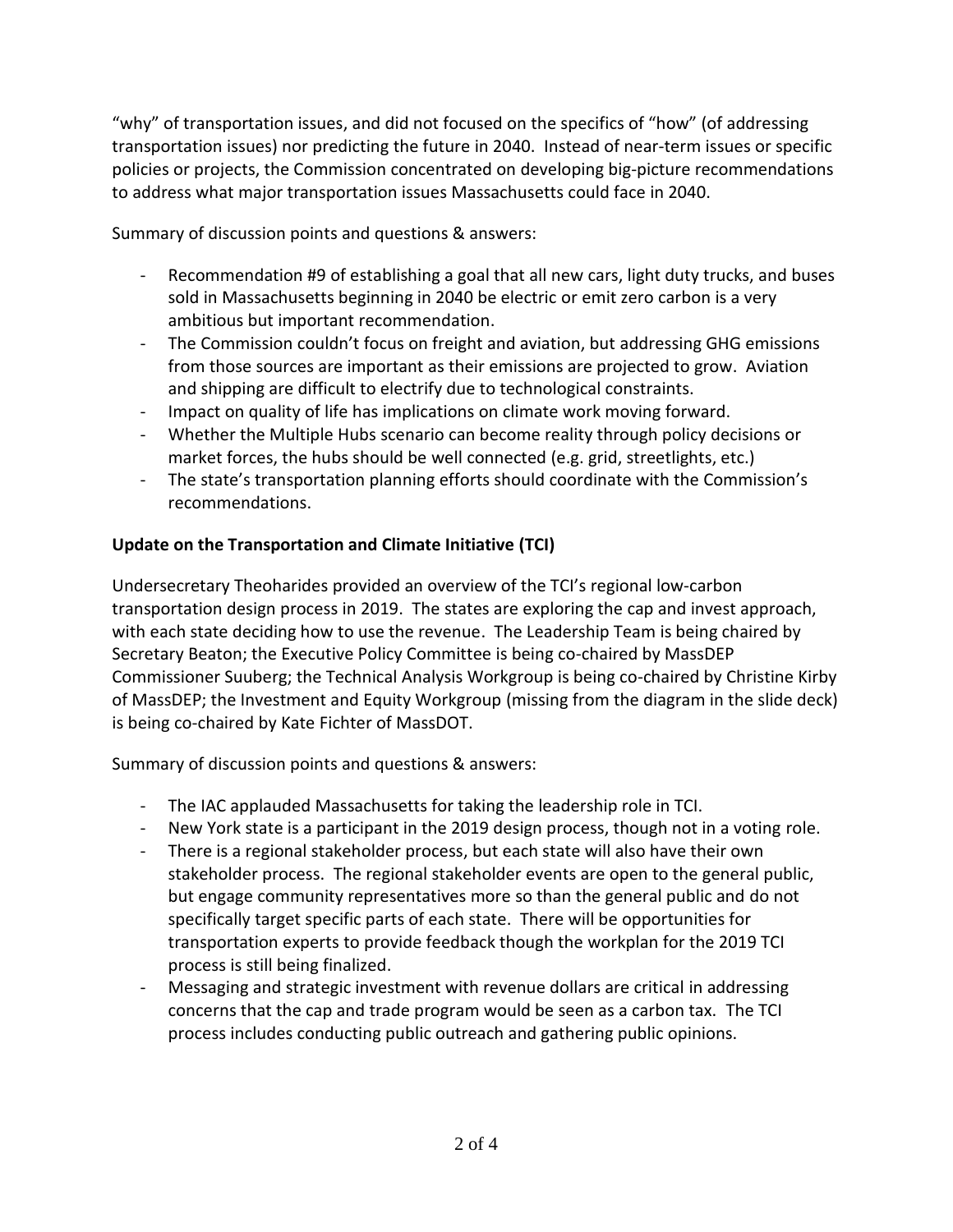Additionally, the cap is likely to be a price signal (and not priced at the consumer end), raising funds for projects more so than changing behaviors.

- The 2019 TCI process is focused on TCI-participating states and not expanding to Canada or other non-TCI states.

## **Discussion of the IAC Transportation working group's policy recommendations for analysis in the 80x50 Study**

Dan Gatti and Berl Hartman, the leads of the IAC's Transportation working group, presented on the work group's draft recommendations and how they were qualitatively rated by the work group participants on the different criteria that EEA had provided. Due to little time remaining in the meeting for this discussion, the IAC's feedback included:

- The draft recommendation list should be revisited because it was developed before the Commission on the Future of Transportation's report was published. There should be more recommendations on transit.
- The rating worksheet that EEA provided should allow for additional comments as rating each recommendation as "High," "Medium," or "Low" for each criterion is inadequate.

Meeting was adjourned at 12:08PM.

## *Documents or exhibits used at the meeting (posted online<sup>1</sup> ):*

1. Meeting agenda

 $\overline{a}$ 

- 2. Meeting minutes of December 6, 2018 (posted online<sup>2</sup>)
- 3. Natural solution to carbon pollution factsheet
- 4. Slides for Commission on the Future of Transportation presentation
- 5. Slides for Transportation and Climate Initiative update
- 6. Slides for IAC transportation policy discussion
- 7. Preliminary policy recommendations from IAC Transportation Work Group
- 8. Rated policy recommendations from IAC Transportation Work Group

<sup>1</sup> [https://www.mass.gov/event/march-7-2019-meeting-of-the-gwsa-implementation-advisory-committee-iac-2019-](https://www.mass.gov/event/march-7-2019-meeting-of-the-gwsa-implementation-advisory-committee-iac-2019-03-07t100000-0500) [03-07t100000-0500](https://www.mass.gov/event/march-7-2019-meeting-of-the-gwsa-implementation-advisory-committee-iac-2019-03-07t100000-0500)

<sup>&</sup>lt;sup>2</sup> [https://www.mass.gov/event/december-6-2018-meeting-of-the-gwsa-implementation-advisory-committee-iac-](https://www.mass.gov/event/december-6-2018-meeting-of-the-gwsa-implementation-advisory-committee-iac-2018-12-06t140000)[2018-12-06t140000](https://www.mass.gov/event/december-6-2018-meeting-of-the-gwsa-implementation-advisory-committee-iac-2018-12-06t140000)